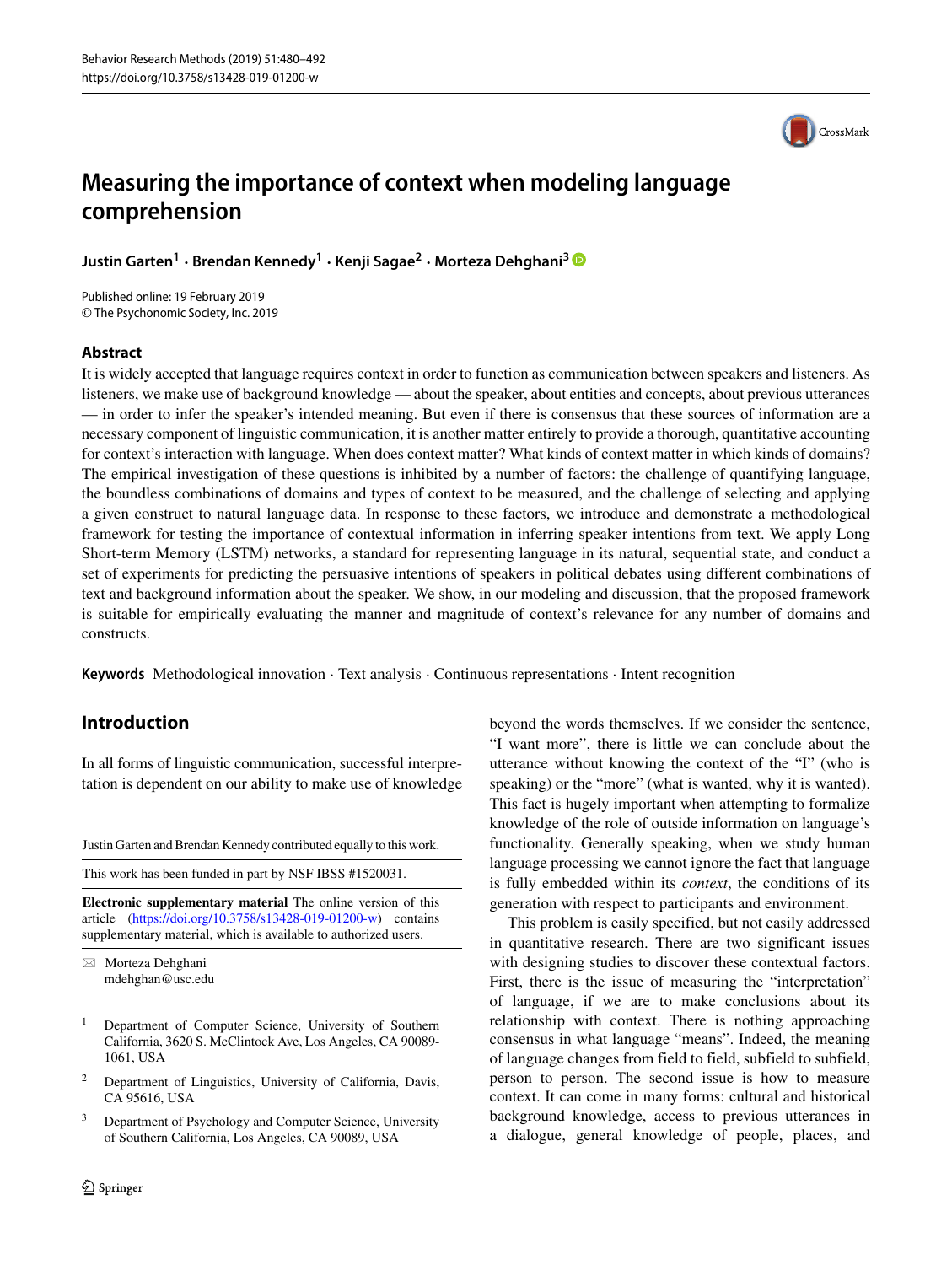events, or knowledge about the status, characteristics, or motivations of the speaker. Furthermore, it is evident from the literature that context does not have an unvarying effect on language understanding: across domains such as humor (Fine, [1983\)](#page-11-0), sarcasm (Capelli et al., [1990\)](#page-11-1), political persuasion (Cohen, [2003\)](#page-11-2), and others, there are ostensibly different contextual sources of variance in the correct interpretation of such utterances. Thus, what one may find in a single domain might not hold for another.

Together, these issues make the goal of quantifying context in language understanding intractable. Therefore, we advocate for an *incremental* approach to gathering empirical evidence as to the effects of context. Clearly, we will not be able to make universal claims about meaning and context; however, if we adopt a methodological framework that allows the researcher to specify the "language understanding" task and the contextual items to be used, then we will be able to make specific claims about *when* context matters, *how* its effect translates across domains and language understanding tasks, and what *kinds* of context are more or less salient.

In this paper, we propose a methodological framework capable of facilitating such a research agenda. In datadriven studies of human language understanding, we aim to provide a tool for researchers by which they can provide evidence for or against a claim about context. This tool, which leverages recent advances in Natural Language Processing (NLP) for generating meaningful representations of text for modeling purposes, effectively simulates the language understanding task through computational means. It tests the level to which an algorithm performs in classifying some meaningful aspect of an utterance, and compares the success of models with and without access to contextual variables. In previous research, the only alternative is to conduct experiments where participants are provided with varying levels of background knowledge and asked to make conclusions about items, a technique sometimes used in political psychology (e.g. Chong & Druckman, [2004;](#page-12-0) Sniderman & Theriault, [2007\)](#page-11-3). While arguably more valid, these studies are more expensive and harder to translate to findings in other studies and fields.

In this paper, we focus on two tasks: first, we introduce and justify the methods we use in our framework, which are established and used in a variety of NLP tasks. Then, in a demonstration of the use of this framework, we conduct a study of political speech acts and how their efficacy is enabled, in part, by background knowledge about the speaker. In reference to our discussion criteria above, the "language understanding task" is inferring the intentions of the speaker or, in other words, inferring the action accomplished by the language (i.e. "Speech Act Theory": Austin, [1975;](#page-11-4) Searle, [1969\)](#page-12-1). In this, we assume the intentional action of political language to be critical in a listener's understanding, or interpretation, of the utterance. The contextual items we consider are the debate speaker's partisan affiliation (Democrat or Republican) and incumbency status (incumbent or challenger).

#### **The challenge of quantifying text**

The methodology we propose is rendered necessary by how difficult it is to quantify language. Without this challenge, the task of modeling context's impact on language is trivial through traditional statistical methods. But the question of how to map text to some mathematically accessible form in a manner which preserves meaning — is one which has occupied researchers for decades. In the domain of psychology, the accepted standard for encoding text into numeric features is to calculate the relative frequencies of sets of words — given by domain dictionaries, which are expertgenerated lists of words characteristic of a particular construct — per document (Pennebaker et al., [2001\)](#page-12-2). These techniques have made new questions about the psychological underpinnings of language answerable; however, they are severely limited by aspects of language which are missed by using the frequency of pre-selected words. Firstly, the use of concept dictionaries will at best capture preselected slices of semantic and pragmatic intent. Because these words are selected by experts before interacting with real-world data, it is possible that they could miss certain components of the construct they purport to measure (false negatives), or fail to account for a word's multiple meanings (false positives). In certain respects, this has been addressed by using semantic similarity (Garten et al., [2017\)](#page-11-5), which computes distributed representations of concepts words and compares these with the representations of text.

But even having accounted for the meaning of words by themselves, there is a second, more fundamental problem with these text analysis methods: if language is represented as a set of word frequencies (dubbed 'bag-of-words' in the NLP literature), we are then limited to testing hypotheses which operationalize meaning as a set of word frequencies. The obvious problem with this is that language is sequential; thus, if we are trying to simulate a human-level understanding of text, we fall short. What is not obvious, however, is how to solve this problem.

In terms of expressing the general sequential aspect of language, methods in NLP have been developed for the general task of "language modeling", which is the prediction of the "next" word, given the words that come before it. In the last decade, methods based on Recurrent Neural Networks (RNNs), a particular class of deep learning methods, have become, far and away, the best performing models for this and other critical NLP tasks (Jozefowicz et al., [2016\)](#page-12-3). As with other deep learning-based advancements, this has come about through a combination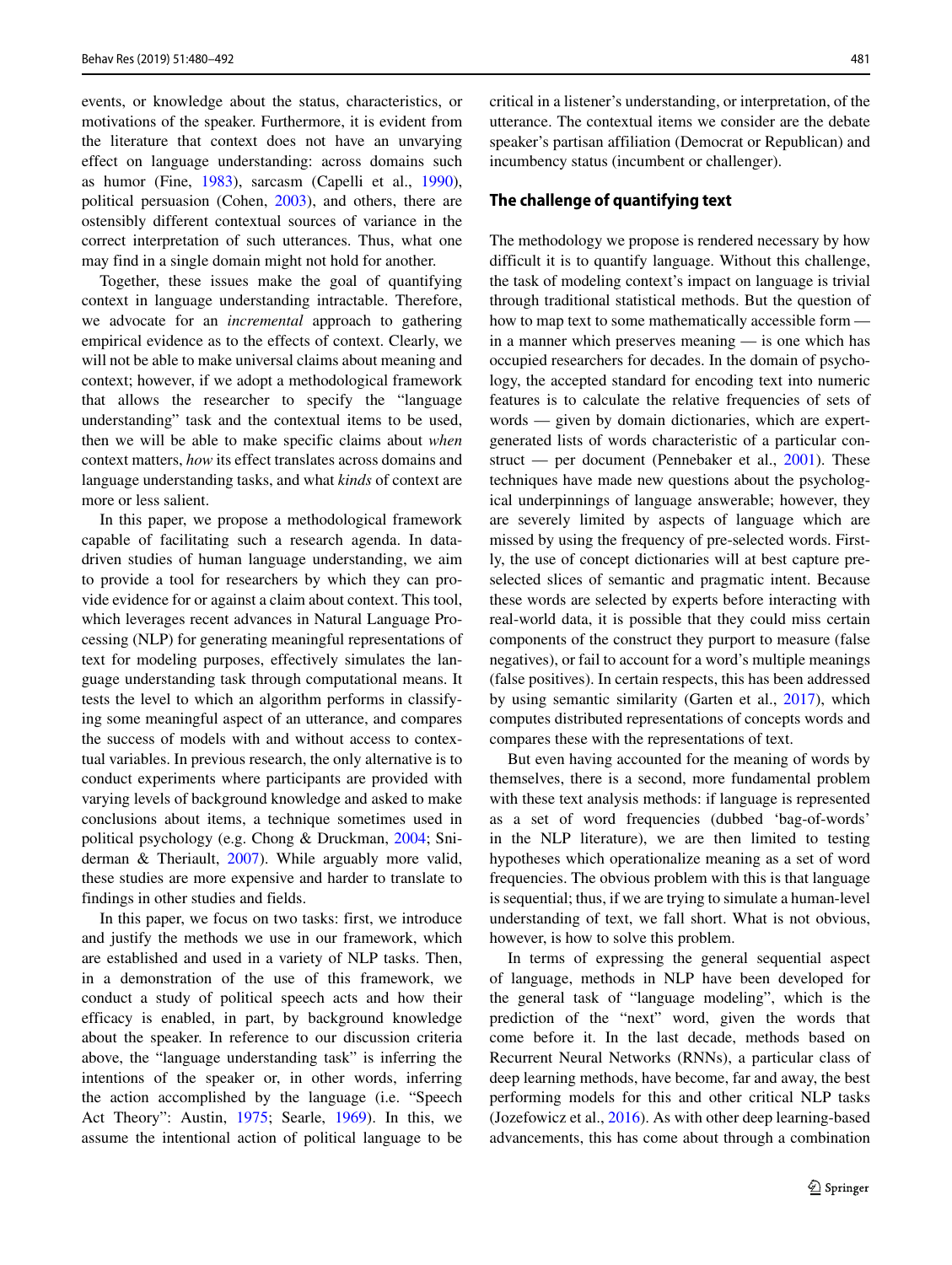of faster computers, huge training corpora, and improved neural architectures. In a big picture sense, this transition means that representations of text that go beyond bag-ofwords approaches are more feasible, due to the expressive power of neural network architectures.

Two general areas of NLP research are of interest to our particular problem of providing general representations of language: word embedding and sentence embedding. In word embedding, the object is to learn a low (300 or less) dimension representation of every word in a vocabulary, such that similarly functioning words are close together, and vice versa with dissimilar words. In general, current approaches to word embedding (word2vec and GloVe; Mikolov et al., [2013a;](#page-12-4) Pennington et al., [2014,](#page-12-5) respectively) learn these word-level vector spaces based on the words they frequently co-occur with. These word embedding results, which are trained on huge, neutral corpora, provide rich semantic information and are frequently used in NLP applications.

A more difficult, and altogether more critical, area of neural NLP research is the construction of sentence embeddings, or the projection of sequences of words into a low-dimensional space that, similar to word embeddings, preserves meaning similarities and differences between text segments. Given the quantum leap from word to sentence, in terms of possible meanings, this second task is hugely challenging. Nevertheless, research in recent years has yielded impressive results. Established approaches in this area include Kiros et al. [\(2015\)](#page-12-6), which learns generic, unsupervised sentence embeddings by learning to predict the *sentences* that frequently co-occur with a given sentence, and Palangi et al. [\(2016\)](#page-12-7), which uses Long Short-term Memory (LSTM) networks, a variant of RNNs, to learn sentence-level representations in a supervised setting. In our method, we similarly use an LSTM-based encoder for representing text in continuous space. The details of these methods, and in particular the methodology we adopt, are discussed in greater detail in our Methods section.

#### **Incorporating contextual variables**

Lastly, given that we have designed a flexible framework for predicting a given aspect of language understanding using advanced representations of language, we consider the problem of introducing competing levels of types of contextual information. In this area, there is some precedence in NLP research. For example, representations learned with demographic information have been shown to improve classification performance on a range of tasks (Hovy, [2015;](#page-12-8) Johannsen et al., [2015;](#page-12-9) Garten et al., [2018\)](#page-12-10), particularly in venues such as social media (Hovy & Søgaard, [2015\)](#page-12-11) where group-based linguistic variations can be extreme. In particular, word representations learned on demographically split data (Bamman et al., [2014;](#page-11-6) Garimella et al., [2017\)](#page-11-7) have proved useful for community-specific classification in areas such as sentiment analysis (Yang & Eisenstein, [2015\)](#page-12-12).

However, these studies have relied on the availability of sufficient data in order to train domain-specific representations, often on the order of millions of documents. Here we consider situations much more common in the behavioral sciences, wherein we lack enough data to train domain-specific representations but have prior theoretical or experimental reasons to explore particular contextual factors. Given this added constraint, the designed methodology must therefore be flexible with respect to smaller datasets, such that significant differences in the impact of contextual variables are detectable.

For this purpose, we provide two approaches: (1) Splitsample modeling, where the predictive model is trained on data from one class and tested on the other; (2) Directly incorporating categorical inputs into the network, which is robust to multiple contextual variables.

Considered together, these methods form a predictive framework which allows context-based questions to be asked about language processing through model comparison. In our Methods Section, we discuss the contributing aspects of this methodological framework in detail.

#### **Applying the methodology**

We compare the relative merits and constraints of these approaches on the task of modeling speaker intent in political debate. We select speaker intent, an important aspect of language understanding, given that prior work has shown this domain to highlight the interaction between message, speaker, and audience (Grice, [1975;](#page-12-13) Goodwin, [1984\)](#page-12-14). For example, strong partisans are more likely to accept or reject a claim based on whether the source shares their affiliation (Cohen, [2003;](#page-11-2) Jost et al., [2009\)](#page-12-15). These tensions are highlighted in debates where the goal is explicitly to persuade listeners, but the target varies widely as politicians simultaneously attempt to attract undecided voters, motivate their own supporters, and demotivate the other side's voters (Jerit, [2004\)](#page-12-16). Emotional arguments (Macagno & Walton, [2014\)](#page-12-17) can be difficult to parse without extensive prior knowledge and some statements are even deliberately obscured so that only groups who already agree with a stance will even realize that a position is being taken (López,  $2015$ ). As such, contextual clues are essential for interpreting the intent of a given utterance.

To explore these questions, we annotated US general election presidential debates from the years 1960-2016 on five factors: attack, policy, value, group, and personal statements (for examples see Table [1\)](#page-7-0). The result is a dataset which combines a difficult baseline task (intent recognition)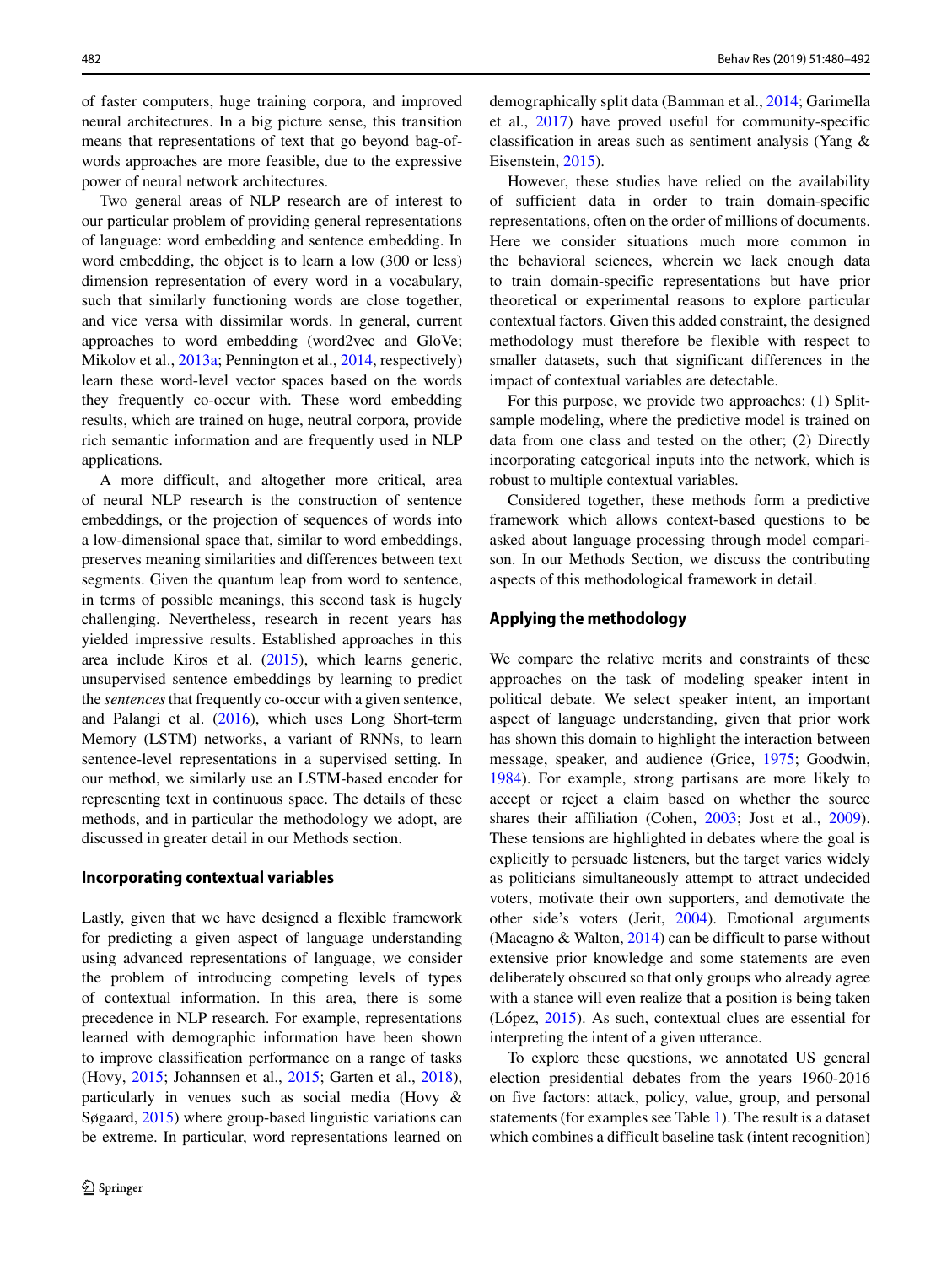with a situation where prior work suggests that background information about the identity of the speaker should be important.

We use this setting to demonstrate the use of the proposed framework, which uses LSTM networks to jointly learn mappings of the text of debate turns (one continuous speech by the speaker) to sets of intent labels. To evaluate the impact of contextual factors on intent in political speeches, we then incorporate information about speakers — their political party and incumbency status — as inputs into the model, and compare these predictions with those generated from text alone. In doing so, we provide evidence that several forms of intentional speaking in political debate require contextual information in order to function, suggesting that more thorough analysis, through the introduction of more contextual variables, will yield further results in this area.

Based on our results with one domain, we posit that our presented methods can be used generally for text-based analyses of context and language understanding. While there are shortcomings to our approach — the lack of interpretability of the internal states of the LSTM network and the high cost of additional annotation — this framework for investigating the informational requirements of basic language processing has bearing for many questions in the social sciences, particularly those for which the language dynamic is a dialogue between speakers and listeners.

## **Methods**

In this section we detail the methodological components of our proposed framework for prediction-based analyses of contextual factors in text. This framework stitches together four distinct elements of established research in NLP and machine learning: word embeddings, which represent the semantic meaning of words in geometric space, reflecting similarity, analogy relations, and wordclustering (Mikolov et al., [2013a;](#page-12-4) Pennington et al., [2014\)](#page-12-5); Long Short-term Memory Networks (LSTMs), a variant of Recurrent Neural Networks (RNNs), used here for sequence classification; Multi-task learning (Caruna, [1993\)](#page-11-8), specifically regarding NLP multi-task learning (Collobert & Weston, [2008\)](#page-11-9) for learning representations for multiple labels at the same time; and two approaches for comparing effects of contextual variables: an LSTM architecture which allows for the inclusion of multiple categorical variables as inputs, and a cross-validation strategy for single categorical variables. In order to clearly explain the technical aspects of the framework with regards to the modeling objectives discussed above, we provide substantial detail on each of these concepts, which jointly serves the purpose of introducing advanced neural methods to the readership in general. We also include a description of the baseline methods we use for validation of model performance in our experiments.

#### **Text representation**

In this section we specify the architecture and experimental approach used in the framework for text representation. Generally, we adopt standards in NLP which use recurrent neural networks (RNNs), initialized with word embeddings, for the vectorization of texts. RNNs have been used with great success on a variety of sequence modeling tasks, including optical character recognition (Graves & Schmidhuber, [2009\)](#page-12-19), machine translation (Sutskever et al., [2014\)](#page-12-20), and language modeling (Jozefowicz et al., [2016\)](#page-12-3). An RNN is essentially a memory cell that, as it reads in inputs, simultaneously incorporates information from the *previous* input as well. Thus, the state of the memory cell reflects the information of the sequence, up to the input that has been processed. In this way, the network can be said to be learning "temporal" relationships, or how information in a sequence changes over time (Elman, [1990\)](#page-11-10).

Thus, the intuition behind using RNNs for processing sequences of words is that the architecture learns an "evolving latent representation" of the words, as they are inputted in, one at a time. This evolving, "hidden" representation then is optimized according to a prediction task. For language modeling, the task is to predict the next word in the sequence; for classification task, the object is to produce a final representation (after all the words of the sequence have been fed into the model) that accurately predicts the class membership of the given piece of text.

For our context-driven framework for text analysis, the particular architecture we make use of relies on Long Short-Term Memory (LSTM) units (Hochreiter & Schmidhuber, [1997\)](#page-12-21). These have been found to better capture the long-ranging dependencies often observed in linguistic information, especially over multiple sentence spans (Sundermeyer et al., [2012;](#page-12-22) Ji et al., [2016\)](#page-12-23).

The final output of this network is an *h*-dimensional latent representation, where *h* is the length of the vector progressively learned through encoding the sentence. This text representation is then passed to a standard feed-forward neural network (Svozil et al., [1997\)](#page-12-24) consisting of a *d*-node dense layer and final binary output layer (Fig. [1\)](#page-4-0). All neural network models made use of rectified linear units (Nair  $& Hinton, 2010$  as non-linear activation functions, were optimized using the Adam algorithm (Kingma & Ba, [2014\)](#page-12-26), and trained over 30 epochs. All of these choices are standard practice in training such neural networks; we include these specifics for replicability.

The selection of the size of the dense layer is largely a factor of engineering; enough expressiveness (more units)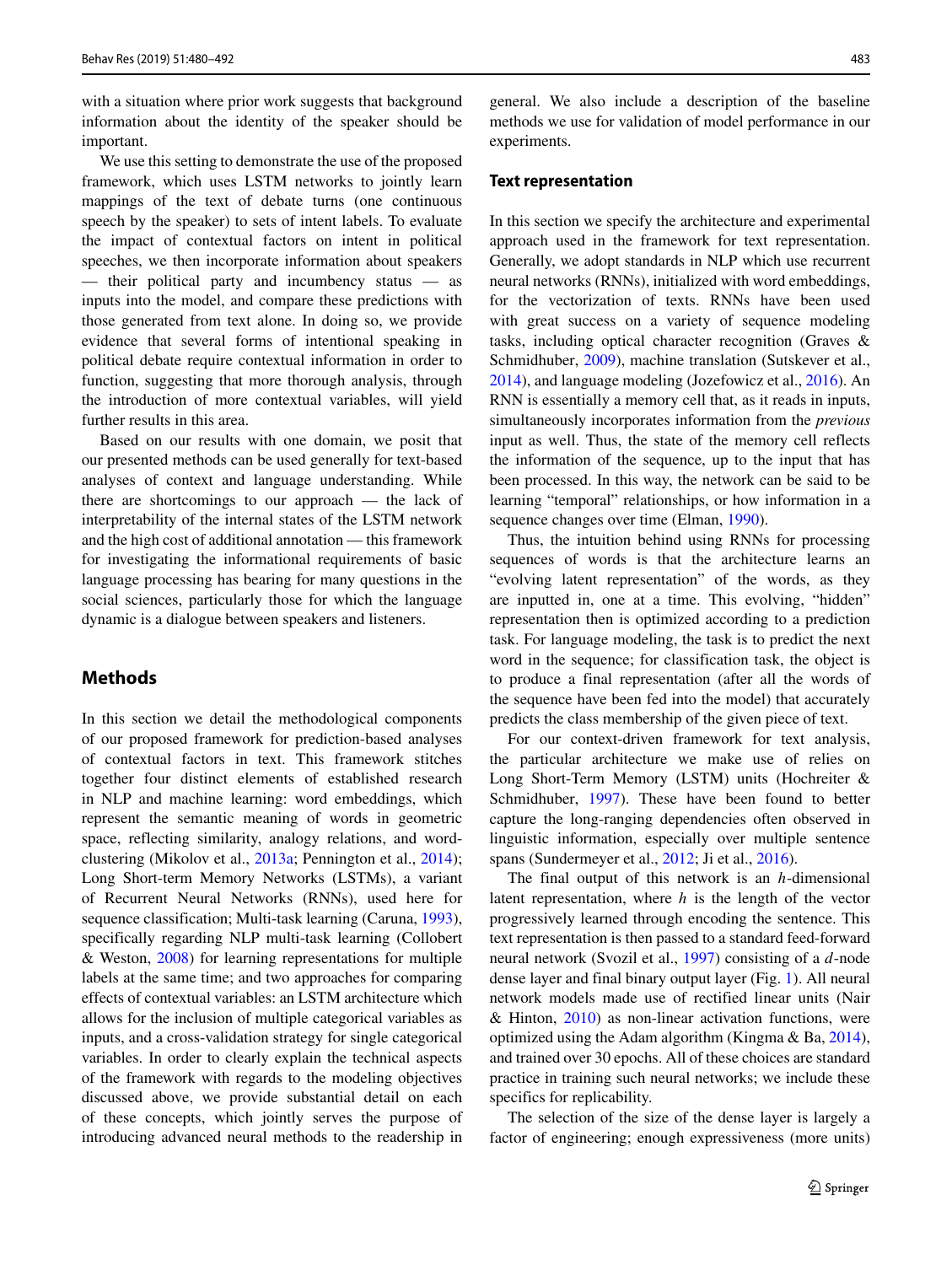<span id="page-4-0"></span>

**Fig. 1** Visualization of the standard architecture for LSTM text classification, with the input layer initialized to one-hot encodings (made-up values here). The input sentence is from our examples: "The man is practicing fuzzy math again"

has to be provided, but not too much as this will 'overfit' the data (account for too much of the variance of the training data, thus fit poorly to the test data). For our experiments we use size 100, which was selected through experimentation. The last layer (2 units) is the output layer, which models a probability distribution over the two possible outputs (for binary classification).

In order to understand a key aspect of our method, word embeddings, it is necessary to understand the mechanics of how words are "fed in" to the model. The source words are first encoded into a continuous representation. This representation can be one of two things: first, it can be a simple indicator function, by telling the receiving memory cell the identity of the word being read (a "onehot" encoding, with a 1 at the index of the given word and 0 elsewhere, seen in Fig[.1\)](#page-4-0); the second option is to initialize each word not as an indicator, but a pre-trained representation of that word in continuous space (Fig. [2\)](#page-4-1).

This latter method, which we use in our framework, is a key element for adequately representing text in continuous space. These pre-trained representations are such that the vector corresponding to a given word, for example "mental", occupies a similar space (close by Euclidean distance) as the vector for "physical". The two words are not synonyms, but they often occur within the same context words, i.e. they are *used* similarly across large datasets. The object of using such embeddings is that, by knowing how words are used in general, they network has more information on the similarity and difference of different words than a simple one-hot encoding might offer. Additionally, even if we were to learn word representations

<span id="page-4-1"></span>

**Fig. 2** Visualization of the standard architecture for LSTM text classification, with the input layer initialized with pre-trained word embeddings (made-up values here)

with our dataset (which is possible), this representation would reflect on the context of our particular data, meaning that there would be no universal linguistic content in the word representations, only local.

For our framework, we use word embeddings pre-trained using the Word2Vec model (Mikolov et al., [2013b\)](#page-12-27) on the the full text of the English Wikipedia.<sup>[1](#page-4-2)</sup> By choosing this corpus (as opposed to, say, Google News<sup>2</sup>) the thinking is that the language contains in wikipedia text in discussing politics and historical events of previous time periods would have good coverage of the language used in our own corpus.

In evaluation of the effectiveness of LSTMs for representing language, it is useful to compare to a bag-ofwords baseline method. As this baseline, we compare results for our experiments with LSTMs to (linear) Support Vector Machine (SVM) classifiers (Suykens & Vandewalle, [1999\)](#page-12-28). These classifiers are state-of-the-art for a large amount of tasks, and operate by discovering a relationship between two classes by finding the dividing line which creates the "maximum" margin between the data points. As features for this classifier, we use the established method for document representation: term frequency-inverse document frequency  $(tf - idf)$ , which first counts the frequency of unique words per document then normalizes each by the length of the document, and then multiplies by the inverse document frequency of the term across the corpus (Aizawa, [2003\)](#page-11-11). This is used to down-weight words that frequently occur in a corpus and up-weight infrequent words (across the corpus) for the document in which it occurs. In general,

<span id="page-4-3"></span><span id="page-4-2"></span>[2https://github.com/mmihaltz/word2vec-GoogleNews-vectors/](https://github.com/mmihaltz/word2vec-GoogleNews-vectors/)

[<sup>1</sup>http://wikipedia.org/](http://wikipedia.org/)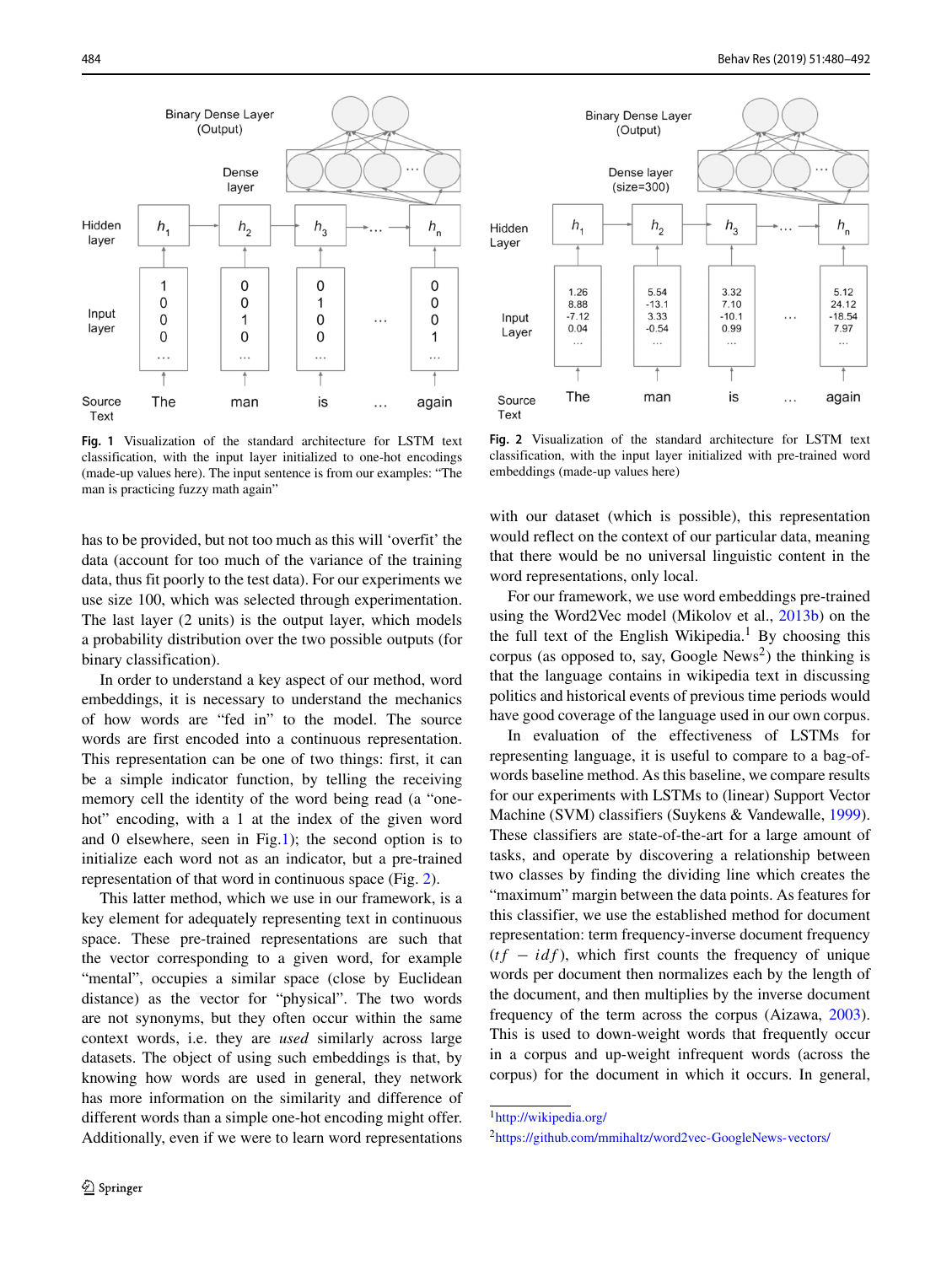such comparisons with a simple baseline clarifies how much "signal" can be learned just from the frequency of words, and how much *more* we can capture using an advanced method like LSTM.

#### **Multi-task networks**

When conducting an experiment, it is possible that the annotations for a text corpus will have more than one label. For example, in our demonstration of the pipeline, we have four labels corresponding to the different types of intent observed in political speech. In this case, the complicated, correlated relationship between these dimensions can be used to enforce our sentence representations to jointly model these dimensions, as opposed to training networks separately for each. This line of thinking with regard to multi-task learning is established as a way to prevent overfitting, as well as to learn difficult tasks when those tasks share some semantic space (Caruna, [1993\)](#page-11-8).

We make use of the same recurrent network described above for generating text representations. However, rather than having that representation passed to a single prediction network, it passes to separate prediction networks (one for each of the labels) as shown in Fig. [3.](#page-5-0) This keeps the predictions separate while allowing information from each of the categories to pass back through the network and jointly influence the structure of the representations.

To compare the effectiveness of the multi-task network with the networks trained individually, we also introduce another possibility with handling the multiple labels. This approach consists of modifying the standard softmax (Priddy & Keller, [2005\)](#page-12-29) approach to multi-class classification. The softmax works by normalizing network output values associated with multiple classes to yield a distribution over those classes. We begin with the same network structure however, rather than taking the maximum value as a fixed prediction, we instead apply a cutoff value where any labels over the cutoff are treated as positive predictions.

#### **Techniques for testing contextual relationships**

The main goal of our framework is to measure the effects of contextual variables on language understanding. In the LSTM-based methods above, we establish baselines based on the best possible representation of language, given the state-of-the-art in textual representation from the NLP literature. In this next step, we outline two techniques for testing the relationship between context and text for a given, measured construct.

The first approach requires no architectural modifications, but does not scale up to testing multiple contextual variables at once. The technique we propose is a "leaveone-class-out" cross-validation. That is, for class *C*, we train a given multi-task LSTM model on all samples where the class is not equal to *C* and test on those with class equal to *C*. By doing this, we can discover how "different" the relationship between label and context is, if there are marked differences in performance when the model is trained on category and tested on the other.

The second approach is to modify the structure of the network to incorporate categorical variables in addition to the continuous representation of the text that we generated using the LSTM. Each variable is encoded as a one-hot vector (a dummy variable), such that adding *k* contextual variables increases the number of features to  $h + 2k$ , where *h* is the size of the representation generated by the neural network. This is pictured in Fig. [4.](#page-5-1) The benefits of this method are clear: for as many categorical inputs as we want to add to the model, we can simply observe any changes in predictive performance. In addition, this simple approach, which is well-established as a method in machine learning for combining categorical and continuous variables, is flexible enough to be applied to any neural model, and not just LSTM networks.

For all our models, we plan to make our code available. Additionally, we refer the reader to freely available, accessible tutorials in creating multi-task networks in

<span id="page-5-0"></span>

**Fig. 3** The multi-task network structure

<span id="page-5-1"></span>

**Fig. 4** The multi-task model with contextual variables added as inputs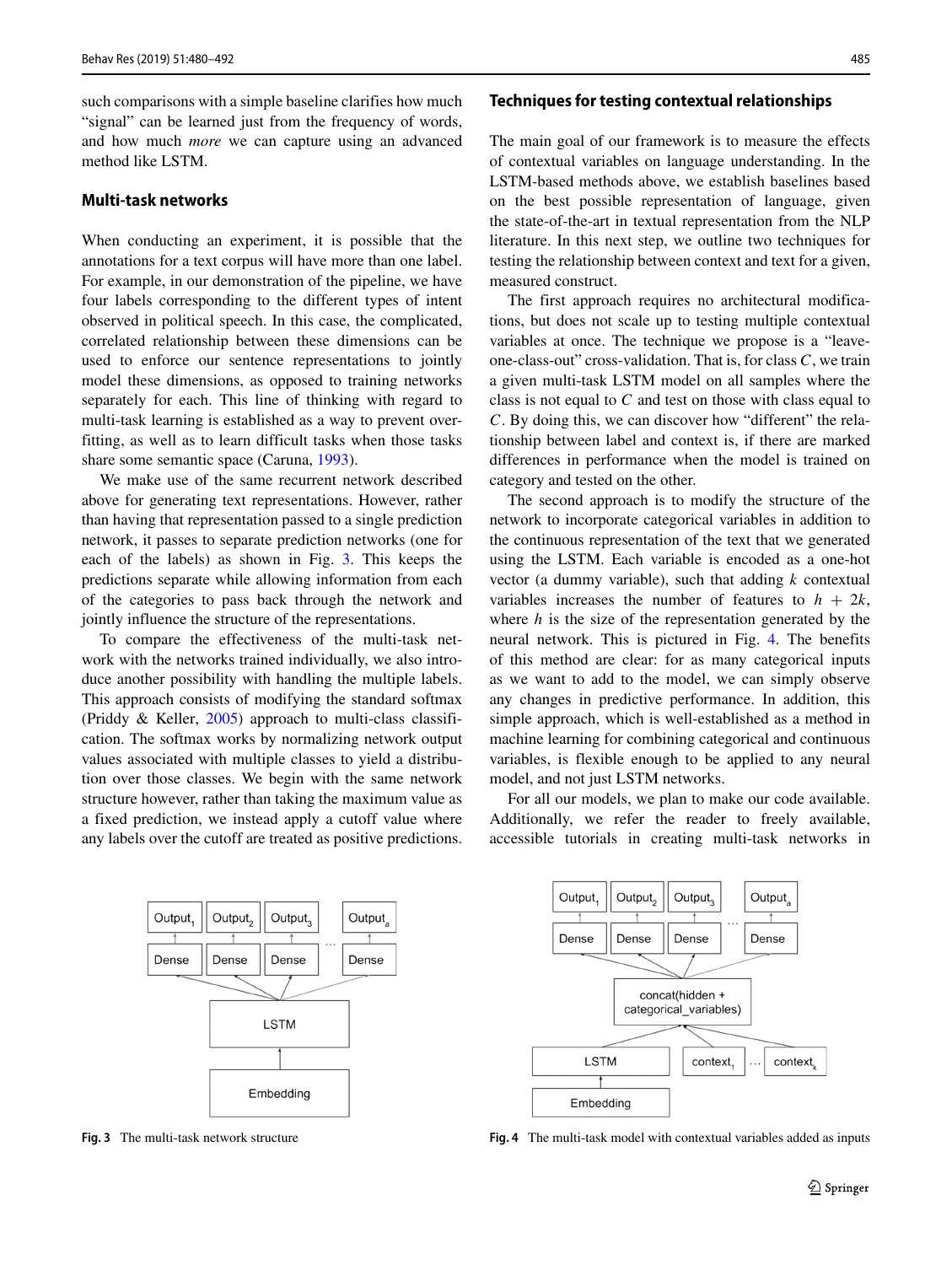'Keras', a programming language for developing neural architectures.<sup>3</sup>

## <span id="page-6-1"></span>**Dataset: political debates**

Prior political science research (Mendelberg, [2002\)](#page-12-30) suggests that political debate does not follow ideal deliberative structure, which is defined in terms of "its ability to foster the egalitarian, reciprocal, reasonable and open-minded exchange of language" (p. 153). As such, we aimed to explore political debate in terms of persuasive argumentation, including argument types which are conventionally dismissed as fallacies (Macagno & Walton, [2014\)](#page-12-17). We specifically tailor our conception of persuasion to the political arena, where speech as action is directed at a particular subset of voters. We focused on two types of arguments which are increasingly considered central to political choices and highlight the interaction between linguistic and background context in terms of language understanding: values and group identities.

The first axis we considered was the gap between personal and group identity claims. While traditionally candidates were thought of as "selling" themselves to an evaluative electorate, recent work suggests that far more decision making occurs in terms of group identity (Dawes et al., [1990;](#page-11-12) Carpini et al., [2004\)](#page-11-13). Politicians either suggest that they are a part of a favored group or that their opponents are part of a disfavored one (Swanson & Mancini, [1996\)](#page-12-31). In US electoral politics, claiming that someone is part of the "Washington elite" or doesn't understand "real Americans" has fallen beneath the level of cliche. The centrality of group alignment in political discourse has become particularly salient in light of recent elections around the world where racial, economic, and national identities have played critical roles. Background knowledge about the speaker is inherent to understanding when a group identity is being referenced, making this a prime dimension of political persuasion to examine.

The other axis we considered was the gap between discussions of policies and the values that underpin those policies. This division underscores many theories of rational voting wherein individuals may lack the expertise to evaluate specific policies but can more easily determine a preferred value orientation (Richardson, [2002;](#page-12-32) Christiano, [1995\)](#page-11-14). The choice to focus on policy details or broad values provides important cues to how a politician is framing a given debate (Iyengar, [2005\)](#page-12-33). Given that recent work suggests that political groups can fail to understand one another when discussing values (Graham et al., [2009\)](#page-12-34), incorporating context provides valuable information to identifying these arguments. Knowledge of the political affiliation of a given speaker provides valuable clues as to how value arguments are being deployed and allows for far finer interpretation of ambiguous statements.

In order to evaluate these axes, US general election presidential debates from the years 1960-2016 were annotated by seven undergraduate students, each trained in the coding scheme and given an initial trial annotation. Each debate was assigned to at least two annotators to allow for agreement evaluation, and each "turn", or uninterrupted speech by a single speaker, in the debate was annotated individually. The final set covers 18 debates with a total of 43 annotations yielding paired annotations for 4670 debate turns with 29395 sentences and 292k words.

Based on our discussion of values and group identity above, utterances were annotated based on the presence or absence of five discourse strategies commonly used in debates: attacking one's opponent, description of policy, statement of values, group identity claim, and a discussion of personal characteristics. A single utterance could be tagged with multiple labels and examples of all label combinations were observed. This allows us to consider the two dimensions described above while comparing whether statements on these dimensions are used to support a candidate or attack their opponent. An utterance could be left unlabeled if none of the categories were present. Examples of each of the categories is provided in Table [1](#page-7-0) and additional detail on each of the features (the descriptions given to the coders) is included in the Supplemental Materials.

Argument structures are generally difficult to annotate (Musi et al., [2016\)](#page-12-35) and this is particularly true with these types of persuasive arguments. This task combines the difficulty of highly subjective tasks such as sarcasm detection (Bamman & Smith, [2015\)](#page-11-15) with the unique requirements of historical text annotation. Annotators are asked to label arguments from periods with which they may not be familiar. One of our motivating considerations was that, due to the nature of these arguments, different annotators would pick up on different facets of a statement. Due to the difficulty of annotation and the resultant low levels of agreement, we hypothesized that we would be losing too much information by considering as 'positive' only those instances with full agreement. Given the subjectivity of labeling political speech acts, if at least one annotator labeled the debate turn as positive, we view this as neither a negative nor a positive instance, in that it could be argued that it was both positive and negative. As such, we report classification results on two different sets of labels, those created by the intersection of the two annotations (conventional inter-annotator agreement) and the union. These counts are reported in Table [2.](#page-7-1)

<span id="page-6-0"></span>[<sup>3</sup>https://keras.io/getting-started/functional-api-guide/#](https://keras.io/getting-started/functional-api-guide/#multi-input-and-multi-output-models) [multi-input-and-multi-output-models](https://keras.io/getting-started/functional-api-guide/#multi-input-and-multi-output-models)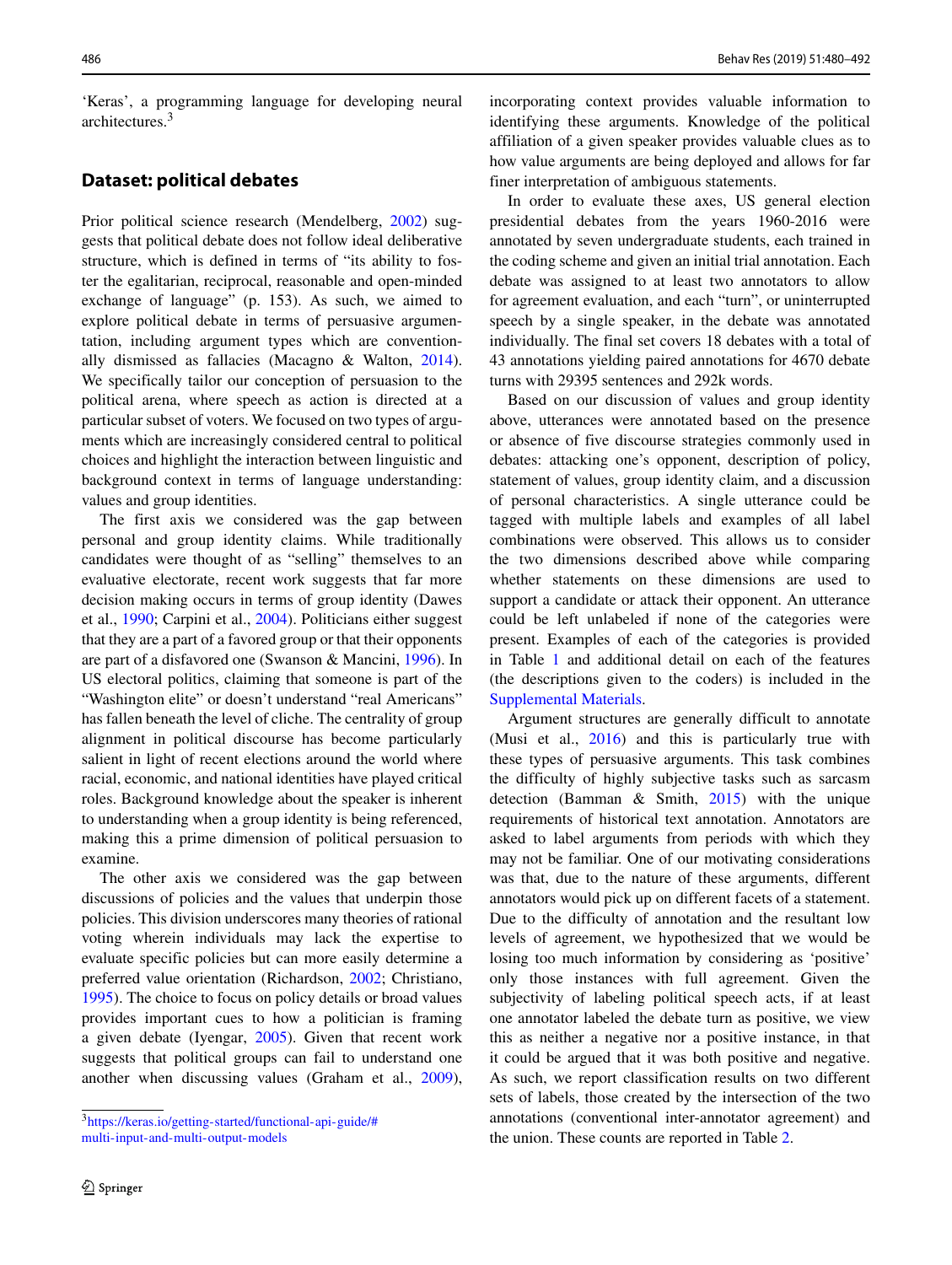| Annotation       | Example                                                                                                              |
|------------------|----------------------------------------------------------------------------------------------------------------------|
| Attack           | "The man is practicing fuzzy math again." (Bush, 2000)                                                               |
| Policy           | "I'm going to invest in homeland security, and I'm going to make sure we're not cutting COPS programs" (Kerry, 2004) |
| Value            | "What is more moral than peace?" (Ford, 1976)                                                                        |
| $In(out)$ -group | "I fully recognize I'm not of Washington." (Bush, 2000)                                                              |
| Personal         | "My wife Tipper, who is here, actually went on a military plane with General Sholicatchvieli" (Gore, 2000)           |

<span id="page-7-0"></span>**Table 1** Examples from each of the annotation categories

This yielded paired annotations for a total of 4670 turns with 1453 of those from the candidates (as opposed to moderators or audience questions). The total counts for each label are reported in Table [2.](#page-7-1)

The kappas range from 0.43 and 0.64, generally considered to signify "moderate" to "significant" agreement (Viera & Garrett,  $2005$ ). Given the inherent subjectivity of the task, this is well within the expected range. Due to significantly lower agreement on the in-group category (kappa = 0.21), we excluded it from further analysis.

## **Experiments**

Given our dataset of political debate turns, each annotated along four intent-based dimensions, we illustrate the use of a prediction-based framework for the study of context in language. In study 1, we evaluate the relationship between text and speaker intentions, absent background contextual knowledge. We compare the LSTM-based text classification method to a bag-of-words baseline, showing that meaningful gains in performance are achieved by using the neural architecture. In addition, we compare the bag-of-words and LSTM classification with the multitask LSTM network, showing where jointly predicting the labels can outperform predicting them individually. In study 2, we demonstrate the first approach for isolating the effects of context: a split-sample strategy that trains and tests on different subsets of the data, separated by a given contextual variable. In study 3, we apply a modified LSTM architecture which directly integrates categorical variables. In each study, we discuss both the results and the

<span id="page-7-1"></span>**Table 2** Turn-level agreement scores and counts for intersection and union data

| Category | Kappa | Intersection | Union |  |
|----------|-------|--------------|-------|--|
| Attack   | 0.49  | 822          | 1154  |  |
| Policy   | 0.64  | 733          | 984   |  |
| Value    | 0.46  | 450          | 840   |  |
| Ingroup  | 0.21  | 203          | 697   |  |
| Personal | 0.43  | 504          | 922   |  |

general methodological considerations one must make when implementing these methods for other data.

We report Cohen's kappa (between ground truth and predicted values) across the test folds (these are discussed in each Study), as well as the standard error. For each of our experiments, we train and present results on two datasets: the intersection and union data, which are both discussed in Section [3.](#page-6-1)

#### **Study 2: split-sample modeling**

Having verified two major methodological aspects of the proposed framework — using LSTM sentence encoding over traditional word-level classifiers, and using a multitask framework versus modeling each factor separately we move onto the main contribution: integrating contextual variables. The object of the prior steps in the analysis is to obtain the best possible representation, absent contextual information.

For any contextual analysis, the variables for study ought to be selected based on the given domain, the theoretical questions about linguistic functionality posed by the experimenter, and the availability of data. For our demonstration, we consider two contextual factors: political party affiliation and incumbency status. Differences in the issue profiles and rhetorical strategies of the two primary US political parties<sup>[4](#page-7-2)</sup> have been extensively studied (Heritage  $\&$ Greatbatch, [1986\)](#page-12-37).

We introduce two techniques for studying the effects of context: adopting a split-sample strategy, and modifying the architecture of the LSTM network to directly add contextual variables into the prediction.

For the split-sample approach, we use the multitask network from Study 1 with the previously described settings. Here, we split the available data by party, training separate models on either Republican or Democratic data. We evaluate against both the same party as the data is trained on and the other party. For the same party case, we evaluate based on leave one out cross validation as in the previous

<span id="page-7-2"></span><sup>4</sup>Although the period covered included two independent candidates (Anderson in 1980 and Perot in 1994), due to the small amount of data we focus on the two primary US political parties.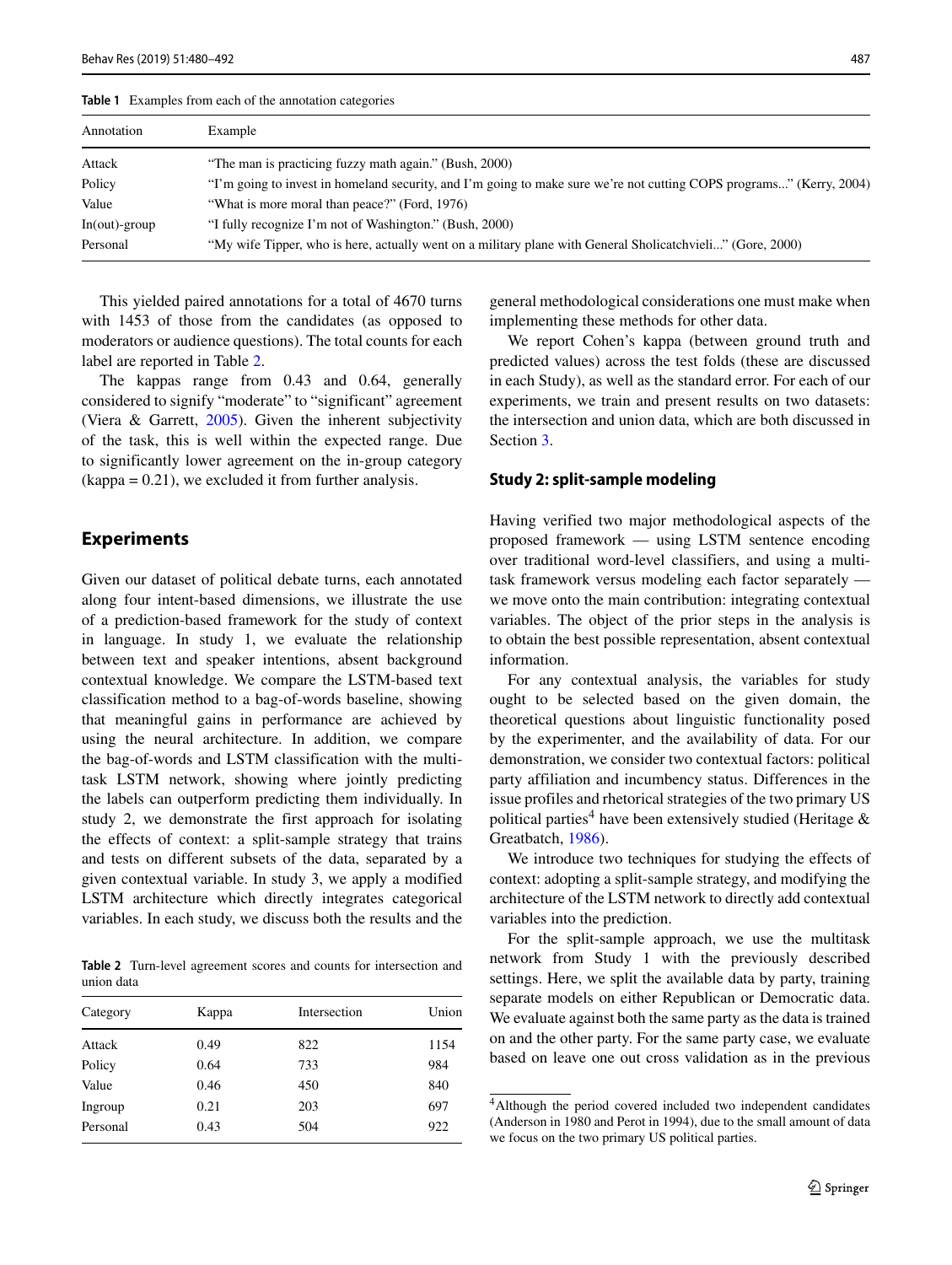<span id="page-8-0"></span>**Table 3** Study 2: Split-sample approach for political party (intersection)

| Train  | All | Republican |                                                                     | Democrat |     |
|--------|-----|------------|---------------------------------------------------------------------|----------|-----|
| Test   | All | Rep        | Dem                                                                 | Rep      | Dem |
| Attack |     |            | $0.68(0.05)$ $0.45(0.08)$ $0.12(0.03)$ $0.26(0.03)$ $0.49(0.07)$    |          |     |
| Policy |     |            | $0.71(0.03)$ $0.54(0.06)$ $0.12(0.05)$ $0.24(0.04)$ $0.49(0.05)$    |          |     |
| Value  |     |            | $0.54(0.05)$ $0.37(0.07)$ $0.09(0.03)$ $0.06(0.03)$ $0.41(0.04)$    |          |     |
|        |     |            | Personal 0.6 (0.05) 0.43 (0.06) 0.11 (0.03) 0.03 (0.02) 0.56 (0.08) |          |     |
|        |     |            |                                                                     |          |     |

Average kappa (SE) for the multitask model trained on Republican data and tested on each Democratic debate pair (and vice-versa)

experiment. When testing on the alternate party, we train on the complete available dataset and average test results over the available debates.

The intersection and union experimental results are seen in Tables [3](#page-8-0) and [4,](#page-8-1) respectively. While we expected the intra-party models to do well, we anticipated that they would be hurt by the fact that they had access to less than half the training data of the complete model. In general, we found this to be the case; however, the magnitude of this difference varied with the label being considered. In Table [3,](#page-8-0) we observe that, for the intersection dataset, "Personal" has a large discrepancy between training/testing on the full data  $(0.60 + -0.05)$  and training/testing on Republican/Republican  $(0.43 + -0.06)$ , but not nearly as large of a difference as for Democrat/Democrat  $(0.56 +$ −0.08). Our interpretation of this is that Republican personal referencing was more specialized than Democrat. But, when considering the union data results (Table [4\)](#page-8-1), the dynamic is flipped, suggesting that Republican rhetoric is more ambiguous and difficult to classify than Democrat rhetoric.

In analyzing the differences between split-sample performance for political party, we see that all four dimensions display significant differences, based on which data they were trained and tested on. For the intersection data (Table [3\)](#page-8-0), differences for models trained on Democrat data

<span id="page-8-1"></span>**Table 4** Study 2: Split-sample approach for political party (union)

| Train  | All | Republican |                                                                      | Democrat |     |
|--------|-----|------------|----------------------------------------------------------------------|----------|-----|
| Test   | All | Rep        | Dem                                                                  | Rep      | Dem |
| Attack |     |            | $0.72(0.03)$ $0.43(0.06)$ $0.15(0.04)$ $0.21(0.03)$ $0.36(0.07)$     |          |     |
| Policy |     |            | $0.77(0.02)$ $0.58(0.05)$ $0.34(0.06)$ $0.35(0.06)$ $0.64(0.06)$     |          |     |
| Value  |     |            | $0.63(0.03)$ $0.52(0.05)$ $0.27(0.05)$ $0.27(0.05)$ $0.55(0.04)$     |          |     |
|        |     |            | Personal 0.66 (0.03) 0.61 (0.05) 0.17 (0.05) 0.19 (0.04) 0.52 (0.03) |          |     |

Average kappa (SE) for the multitask model trained and tested as in Table [3](#page-8-0)

are either moderately large ("Attack", 0.26 vs. 0.49; "Policy", 0.24 vs. 0.49), or worlds apart ("Value", 0.06 vs. 0.41;"Personal", 0.03 vs. 0.56). Our interpretation of the complete inability for Democrat Value/Personal rhetoric to generalize to Republican rhetoric is that attacks and policy discussions look roughly the same linguistically, while value arguments and personal references are highly context dependent.

Again, when we examine the results for the union dataset, we see that this dynamic is not as prevalent. In fact, for "Attack" we see even less discrepancy in the Democrattrained data (0.21 vs. 0.36), but greater discrepancy for "Policy" (0.35 vs. 0.64). This could be attributed to one of several explanations: either the intersection data makes the considered categories too sparse to reliably predict, or Democrats and Republicans differ in the level of nuance and diversity in their rhetoric speech.

Next, we follow the same method described above but apply it to incumbents and challengers. The choice of incumbency was a result of both prior work and our qualitative analysis where we observed that challengers seemed to attack more than incumbents. As such, we hoped to test both general differences and were particularly interested in whether the attack category would be better represented by models split along this axis. For each year, the candidate from the party in power is treated as the incumbent. In the included years, this was either the current president or vice president.

As seen in Table [5](#page-8-2) for the intersection data and Table [6](#page-9-0) for the union data, the results show again that there are significant differences in how text interacts with each dimension of speaker intent, for incumbents and challengers. In these results, we see almost the same pattern of differences as with party information. In particular, the model trained on challenger data is incapable of predicting "Value" and "Personal" labels for the incumbents data. We interpret to mean that incumbency and party information contains roughly the same information, as far as a predictive model is concerned.

<span id="page-8-2"></span>**Table 5** Study 2: Split-sample approach for incumbency status (intersection)

| Train  | All | Incumbent |     | Challenger                                                              |     |
|--------|-----|-----------|-----|-------------------------------------------------------------------------|-----|
| Test   | All | Inc.      | Cha | <b>Inc</b>                                                              | Cha |
| Attack |     |           |     | $0.68(0.05)$ $0.62(0.07)$ $0.14(0.03)$ $0.25(0.04)$ $0.5(0.06)$         |     |
| Policy |     |           |     | $0.71(0.03)$ $0.54(0.05)$ $0.15(0.05)$ $0.35(0.03)$ $0.47(0.05)$        |     |
| Value  |     |           |     | $0.54(0.05)$ $0.52(0.07)$ $0.06(0.04)$ $0.04(0.03)$ $0.39(0.05)$        |     |
|        |     |           |     | Personal $0.6(0.05)$ $0.53(0.06)$ $0.08(0.03)$ $0.01(0.05)$ $0.6(0.06)$ |     |
|        |     |           |     |                                                                         |     |

Average kappa (SE) for the multitask model trained on incumbent data and tested on each challenger debate pair (and vice-versa)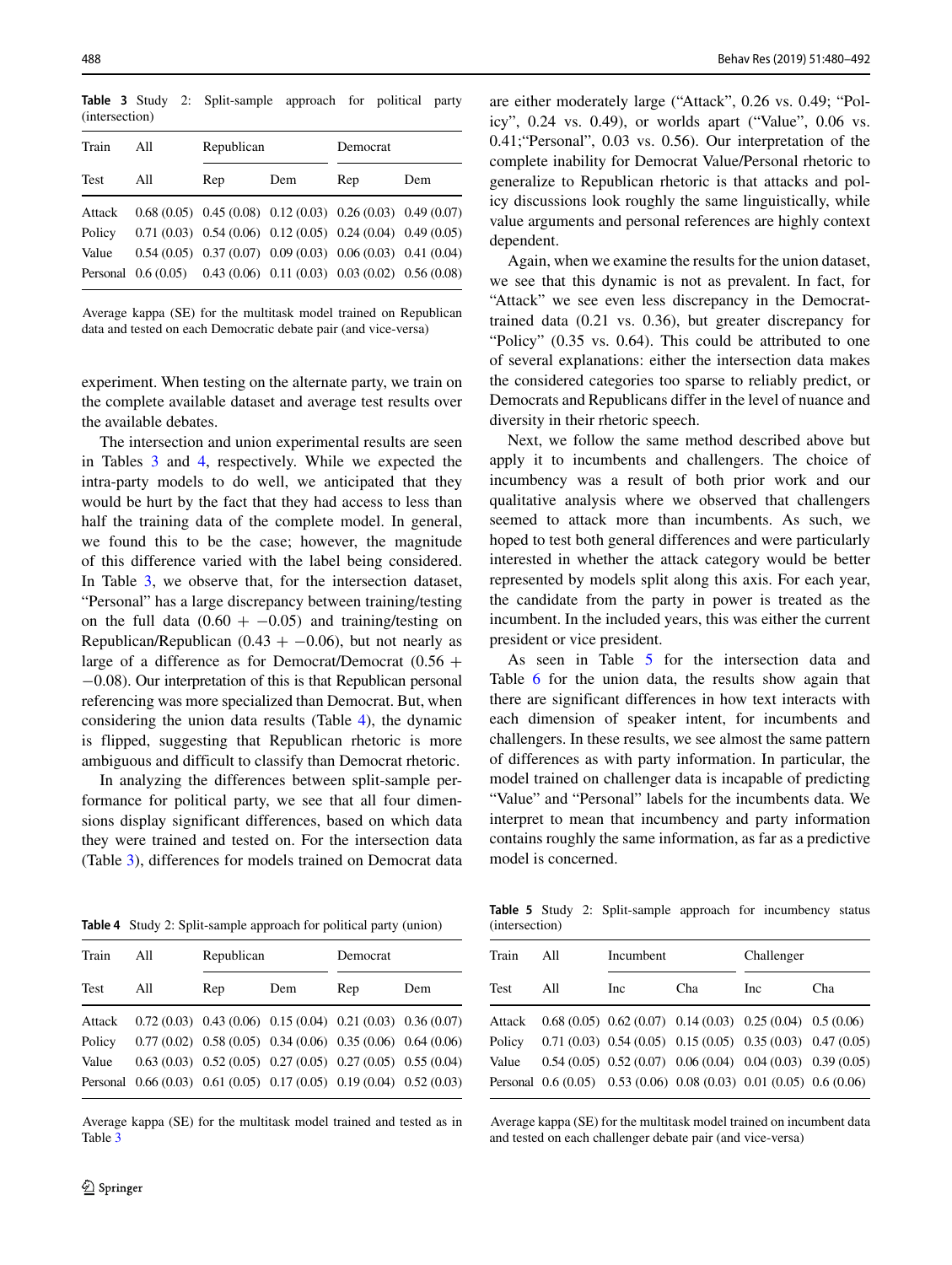<span id="page-9-0"></span>**Table 6** Study 2: Split-sample approach for incumbency status (union)

| Train  | All | Incumbent |                                                                      | Challenger |     |
|--------|-----|-----------|----------------------------------------------------------------------|------------|-----|
| Test   | All | Inc.      | Cha                                                                  | <b>Inc</b> | Cha |
| Attack |     |           | $0.72(0.03)$ $0.46(0.06)$ $0.1(0.03)$ $0.17(0.03)$ $0.37(0.07)$      |            |     |
| Policy |     |           | $0.77(0.02)$ $0.6(0.06)$ $0.32(0.06)$ $0.33(0.07)$ $0.63(0.05)$      |            |     |
| Value  |     |           | $0.63(0.03)$ $0.55(0.04)$ $0.26(0.05)$ $0.27(0.05)$ $0.5(0.05)$      |            |     |
|        |     |           | Personal 0.66 (0.03) 0.63 (0.05) 0.18 (0.04) 0.23 (0.05) 0.48 (0.04) |            |     |

Average kappa (SE) for the multitask model trained and tested as in [5](#page-8-2)

There are additional explanations of this dynamic, however. One possible explanation is that democrats were over-represented in the challenger set and, as seen in with the split-sample party study, their attacks proved far easier to classify. This imbalance is a characteristic of our data, and could be addressed with further, more detailed analyses.

#### **Study 3: directly incorporating contextual variables**

In Study 2, we found that for both party affiliation and incumbency status, the interaction between and text and speaker intent varied highly across contextual divides. These results fit with prior work and strongly suggested that useful information is contained in these categories. The next question in this line of experimentation was how these divisions would interact. For example, do Republican challengers behave differently from Democratic challengers? The separate train/test procedure in the previous study is not suitable for such a task, given that the data becomes too sparse. Given this, we next evaluate the potential of incorporating these contextual factors directly into a single model.

Using the multi-task network specified in the Methods section, we compare models with contextual variables added into the structure of the model. We train the network to have a hidden vector of size 300, and compare models with incumbency added, partisanship added, and both added. We evaluated models in the same manner as in Study

<span id="page-9-1"></span>**Table 7** Study 3: Integrated model (intersection)

|          | No Context | $+$ Party  | +Incumbency | $+Both$    |
|----------|------------|------------|-------------|------------|
| Attack   | 0.68(0.05) | 0.70(0.05) | 0.69(0.05)  | 0.70(0.04) |
| Policy   | 0.71(0.03) | 0.70(0.02) | 0.72(0.02)  | 0.71(0.02) |
| Value    | 0.54(0.05) | 0.53(0.04) | 0.52(0.04)  | 0.51(0.05) |
| Personal | 0.60(0.05) | 0.62(0.05) | 0.64(0.04)  | 0.61(0.04) |
|          |            |            |             |            |

Averaged Kappa for the baseline multitask model, the model with party information added, incumbency information added, and both added

<span id="page-9-2"></span>**Table 8** Study 3: Integrated model (union)

|          | No Context | $+$ Party  | +Incumbency | $+Both$    |
|----------|------------|------------|-------------|------------|
| Attack   | 0.72(0.03) | 0.78(0.03) | 0.79(0.03)  | 0.79(0.03) |
| Policy   | 0.77(0.02) | 0.87(0.02) | 0.87(0.01)  | 0.88(0.01) |
| Value    | 0.63(0.03) | 0.72(0.03) | 0.73(0.03)  | 0.74(0.03) |
| Personal | 0.66(0.03) | 0.71(0.02) | 0.73(0.02)  | 0.72(0.02) |
|          |            |            |             |            |

Averaged Kappa for the baseline multitask model, the model with party information added, incumbency information added, and both added

1, training on 17 debate pairings and testing on the held-out pairing.

The results for experiments for intersection and union data shown in Tables [7](#page-9-1) and [8,](#page-9-2) respectively. There are no significant improvements with the intersection data, but significant improvements of varying effect size for the union data. This is perhaps the most convincing case we have for the following conclusion: when measuring the importance of context for political persuasion, context matters more for those instances which are more ambiguous, or less definitive.

Another question we hoped to answer with this information was whether or not the contextual factors interacted. From the results we report, this question remains unanswered, as the model with both factors included doesn't significantly outperform the individually context-augmented models. Conceptually, one would expect that adding party information results in improvements on a certain type of sample, while incumbency adds information on a different set. We do not conduct such post-hoc, investigative analyses here, though this is an important aspect of analysis and one that we plan to conduct in later studies.

In our view, this combined model is a natural complement to the split-sample analyses conducted in Study 2. In the split-sample analyses, we were able to see the direction and magnitude of differences between a binary contextual variable, showing us how differences in political rhetoric (between party or incumbency) vary between dimensions of speaker intent. In the combined model, we were able to compare results more directly between the intersection and union data, and we were able to detect whether or not contextual information from multiple variables interacted. Though we found this not to be the case, for any context-based analysis such results are critical.

## **Conclusion**

Determining the informational requirements of human language processing can be done by simulating the language understanding task, using advanced representations of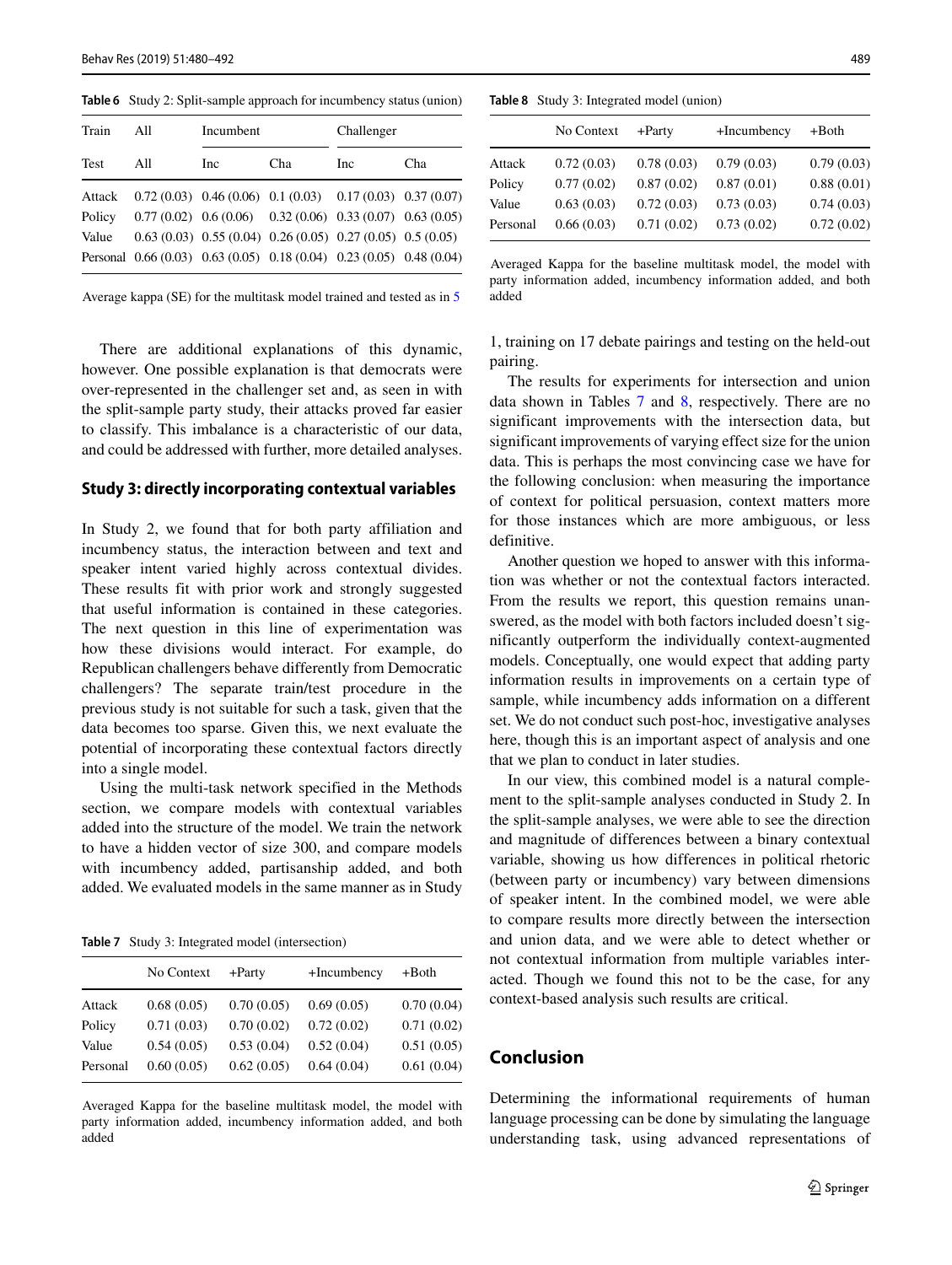text alongside contextual variables. In this paper, we demonstrate the effectiveness of this type of research, examining the role that basic background information of a speaker in comprehending political discourse. The soundness of our methodology with respect to modeling various aspects of language, largely drawn from the NLP literature, provides validation for the findings of future research endeavors which use our framework.

The validity of results from any application of this framework are supported by a number of technical considerations: (1) The use of an LSTM architecture with pre-trained word embeddings, which markedly improved prediction scores over a standard baseline method (SVM with tf-idf features), improves our certainty that contextual factors are (or are not) influencing the comprehension task; (2) By using a multi-task learning architecture, we account for experimental settings in which a construct falls along multiple dimensions, thus more accurately capturing the relationship between construct and language; and (3) We introduce and demonstrate two approaches for experimenting with the effects of context on language processing, which are both clear to interpret and parsimonious in terms of model construction.

In our demonstration of our methodological framework, our experiments demonstrate how predictive text analysis, using varying sets of contextual information, can be used to test and develop theories as to the contextual requirements of language processing. In our case, we compare the effects of incorporating contextual information about speakers with linguistic information to predict a speaker's communicative intentions. Importantly, by applying advanced methods for representing linguistic meaning and not relying on wordlevel frequency statistics, we are able to more confidently isolate the effects of linguistic fluency from contextual knowledge.

In terms of the case study we focus on, prior work on political rhetoric has established the importance of partisan identity and candidate status to understanding what is being said at any moment. Basic facts about the identities of the speakers are assumed as common knowledge in these contexts and provide critical background knowledge for understanding. Further, speakers act on the assumption that the listeners know something about who they are; this assumption defines many of their moves as they attempt to navigate the narratives about their candidacies. For language analysis, incorporation of these pieces of background information is natural as we would expect that it is precisely the sort of information which would not be present in the text itself. In these studies, we have shown that this information can be used to improve computational analysis of political rhetoric. In particular, considering "types" of speakers (in terms of party and status) can improve the ability to model and understand the intent of highly subjective statements.

Another key contribution of this work is the development of a novel annotated dataset of value and identity statements over the challenging domain of political debates. This dataset is freely available which we hope will help further work on these types of arguments, critical to the analysis of modern political rhetoric. Especially in light of recent elections around the world where identity arguments have played a central role, the capacity to model the ways in which these arguments are deployed is essential. The ability to computationally identify these arguments opens the door to applications such as automated real-time monitoring of the types of arguments being made across a variety of media.

Contextual knowledge is not just a factor for political rhetoric. When language occurs as an interaction between speakers and listeners, it is a form of social action (Austin, [1975\)](#page-11-4). Therefore, accounting for the conditions of language's generation is a necessary step of analysis if we are to truly understand language in its communicative aspects, in any setting. But, even if we accept that "context matters", it is often difficult to determine exactly *when* context matters, and how its importance varies between domains and media. While we cannot exhaustively reapply this framework to other domains, constructs, and contextual data, language researchers across disciplines can conduct their own context-based analyses and contribute to the general body of knowledge on how context impacts language understanding.

We identify two main areas of future contribution to this framework. First, in the analysis of political discourse, we explore the effects of context in the scope of only one axis of language understanding (intention) and two components of circumstantial context (party and incumbency status), but these are tips of the iceberg. More contextual variables can be introduced into the system, for example knowledge about entities and events that are referenced in political text. Additionally, other forms of annotation can be applied to such data, and other data can be analyzed — for example, social media text or news media.

Another direction open area of future contribution is the advancement and integration of techniques for representing text in continuous space. Purely in terms of NLP and machine learning methods, our framework does not propose anything novel in itself. Using fairly established techniques, packaged together in a cohesive framework, we provide a tool for future text analysis. But, even now, cutting edge methods for mapping text to continuous space are being developed, and many advances are expected in the coming years. Thus, future work in the methods aspect of our research involves progressively integrating more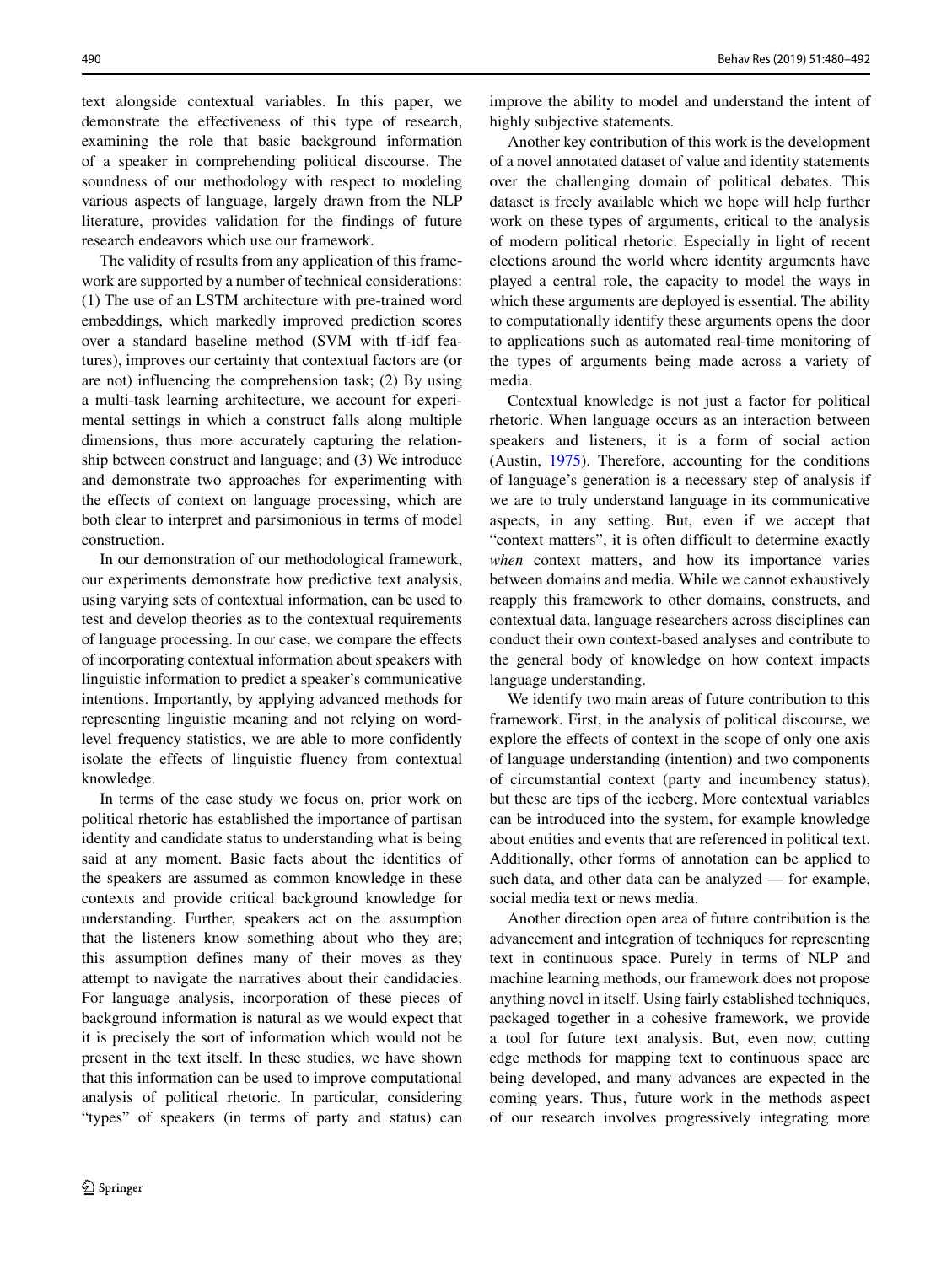complicated and sophisticated methods into context-based text research.

Two significant issues, which we do not address in our experiments, bear mentioning for those applying this framework to new datasets. First, there are restrictions introduced by using a "black-box" statistical method for learning sequential relationships in text. Our claims, which have to do with isolating external knowledge from the knowledge of "linguistic fluency", enabled by LSTM networks, do not account for external knowledge which may have been learned with the included word embeddings. At this current state, there does not exist a clear solution to this problem: increasing the interpretability of deep learningbased approaches for modeling language is a clear and constant goal of NLP research. As interpretable models continue to gain traction and validity, we will be working to augment our proposed framework so as to allow greater clarity in context-based findings.

A second concern has to do with the issue of sample complexity. The question one must ask is: how much data is too little, and how much is too much? If a researcher uses too small of a dataset, then it is possible that significant differences will be found by virtue of the model not being robust to sparsity. In the other case, it is possible that a researcher may achieve positive results just be throwing data at the model, and not by virtue of legitimate, true differences introduced by contextual factors. In this paper, we were unable to satisfactorily address this concern, though it is planned to explore the fallibility of the framework through experiments with synthetic data. In the meantime, it is suggested to replicate one's own results using smaller subsets of one's data.

Beyond the impact of our research on behavioral research and text analysis, we view our results as indicative of the fact that context ought to be integrated into computational research in language. We view the improvement in prediction when considering context to validate the claim that there are aspects of linguistic knowledge that are currently inaccessible even to advanced neural network-based representations of text. This reinforces work in other fields which finds that demographic factors improve predictive performance, but extends the set of evidence to include a more challenging area: speech acts in political discourse. From this, we conjecture that a more modular and nuanced approach to language quantification ought to be adopted, such that researchers take into account the variation in the participants of language creation: speakers and listeners.

To conclude, we reiterate that communication depends on understanding and adapting to context. When we model language and we do not account for this communicative aspect, any psychological or other effects we discover are thus invalidated. While contextual dynamics in linguistic communication can be quantified by behavioral experiments,

text analysis methods can also address the question of context in communication. By sufficiently accounting for global linguistic knowledge via word embeddings, accounting for local linguistic knowledge using RNN-based text encoders, and incorporating contextual variables into a prediction framework, these questions can be asked of any text corpus for which we have meaning-based annotations.

**Publisher's note** Springer Nature remains neutral with regard to jurisdictional claims in published maps and institutional affiliations.

### **References**

- <span id="page-11-11"></span>Aizawa, A. (2003). An information-theoretic perspective of tf-idf measures. *Information Processing & Management*, *39*(1), 45–65.
- <span id="page-11-4"></span>Austin, J. L. (1975). *How to do things with words*. Oxford University Press.
- <span id="page-11-15"></span>Bamman, D., & Smith, N. A. (2015). Contextualized sarcasm detection on twitter. In *Icwsm* (pp. 574–577).
- <span id="page-11-6"></span>Bamman, D., Dyer, C., & Smith, N. A. (2014). Distributed representations of geographically situated language. In *Proceedings of d annual meeting of the association for computational linguistics (short papers)*( Vol. 828, pp. 834).
- <span id="page-11-1"></span>Capelli, C. A., Nakagawa, N., & Madden, C. M. (1990). How children understand sarcasm: The role of context and intonation. *Child Development*, *61*(6), 1824–1841.
- <span id="page-11-13"></span>Carpini, M. X. D., Cook, F. L., & Jacobs, L. R. (2004). Public deliberation, discursive participation, and citizen engagement: A review of the empirical literature. *Annual Review of Political Science*, *7*, 315–344.
- <span id="page-11-8"></span>Caruna, R. (1993). Multitask learning: A knowledge-based source of inductive bias. In *Machine learning: Proceedings of the tenth international conference* (pp. 41–48).
- <span id="page-11-3"></span>Chong, D., & Druckman, J. N. (2007). Framing public opinion in competitive democracies. *American Political Science Review*, *101*(4), 637–655.
- <span id="page-11-14"></span>Christiano, T. (1995). Voting and democracy. *Canadian Journal of Philosophy*, *25*(3), 395–414.
- <span id="page-11-2"></span>Cohen, G. L. (2003). Party over policy: The dominating impact of group influence on political beliefs. *Journal of Personality and Social Psychology*, *85*(5), 808.
- <span id="page-11-9"></span>Collobert, R., & Weston, J. (2008). A unified architecture for natural language processing: Deep neural networks with multitask learning. In *Proceedings of the 25th international conference on machine learning* (pp. 160–167).
- <span id="page-11-12"></span>Dawes, R. M., Van de Kragt, A. J., & Orbell, J. M. (1990). *Cooperation for the benefit of us?-not me, or my conscience*. University of Chicago Press.
- <span id="page-11-10"></span>Elman, J. L. (1990). Finding structure in time. *Cognitive Science*, *14*(2), 179–211.
- <span id="page-11-0"></span>Fine, G. A. (1983). Sociological approaches to the study of humor. In *Handbook of humor research* (pp. 159–181). Springer.
- <span id="page-11-7"></span>Garimella, A., Banea, C., & Mihalcea, R. (2017). Demographicaware word associations. In *Proceedings of the 2017 conference on empirical methods in natural language processing* (pp. 2285– 2295).
- <span id="page-11-5"></span>Garten, J., Hoover, J., Johnson, K. M., Boghrati, R., Iskiwitch, C., & Dehghani, M. (2017). Dictionaries and distributions: Combining expert knowledge and large scale textual data content analysis. *Behavior Research Methods*, 1–18.